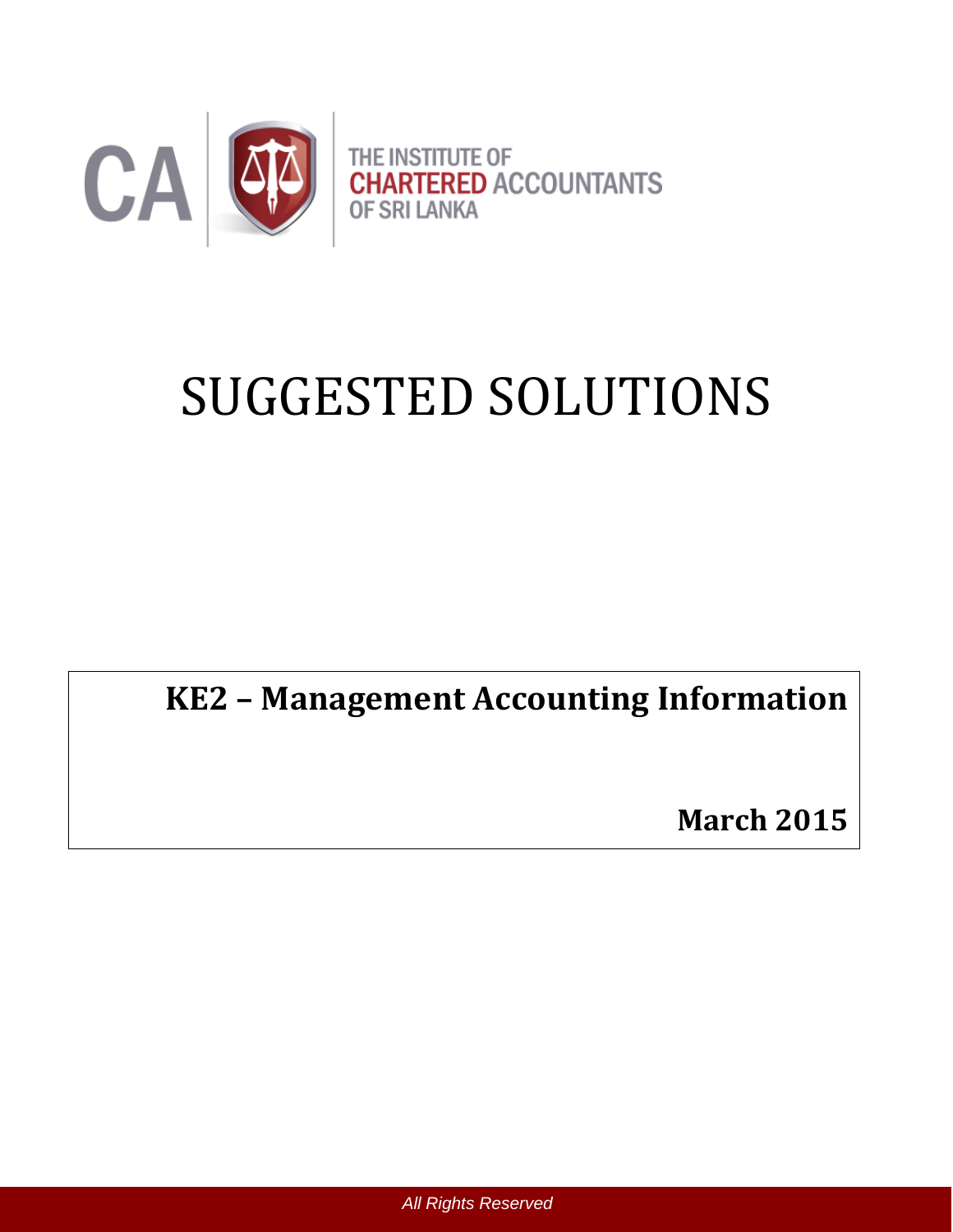## **SECTION 1**

#### **Answer 01**

#### **1(a)**

1.1

Relevant Learning Outcome/s: 1.1.2

#### **Correct answer:** C

Direct cost can either be variable or fixed - (i) is incorrect. Fixed cost may be controllable particularly in the short run - (ii) is incorrect. (iii) is correct.

Therefore the correct answer is C.

#### 1.2

Relevant Learning Outcome/s: 1.1.2

#### **Correct answer:** B

Graph A is correct since fixed cost is not varying with the level of output in the short run.

Graph B is correct since the variable cost per unit will not change with the output level in the short run.

Graph C is also correct, since the fixed cost per unit will reduce with the increase in output level in the short run.

Graph D is incorrect since the variable cost is zero when there is no production.

Therefore the correct answer is B.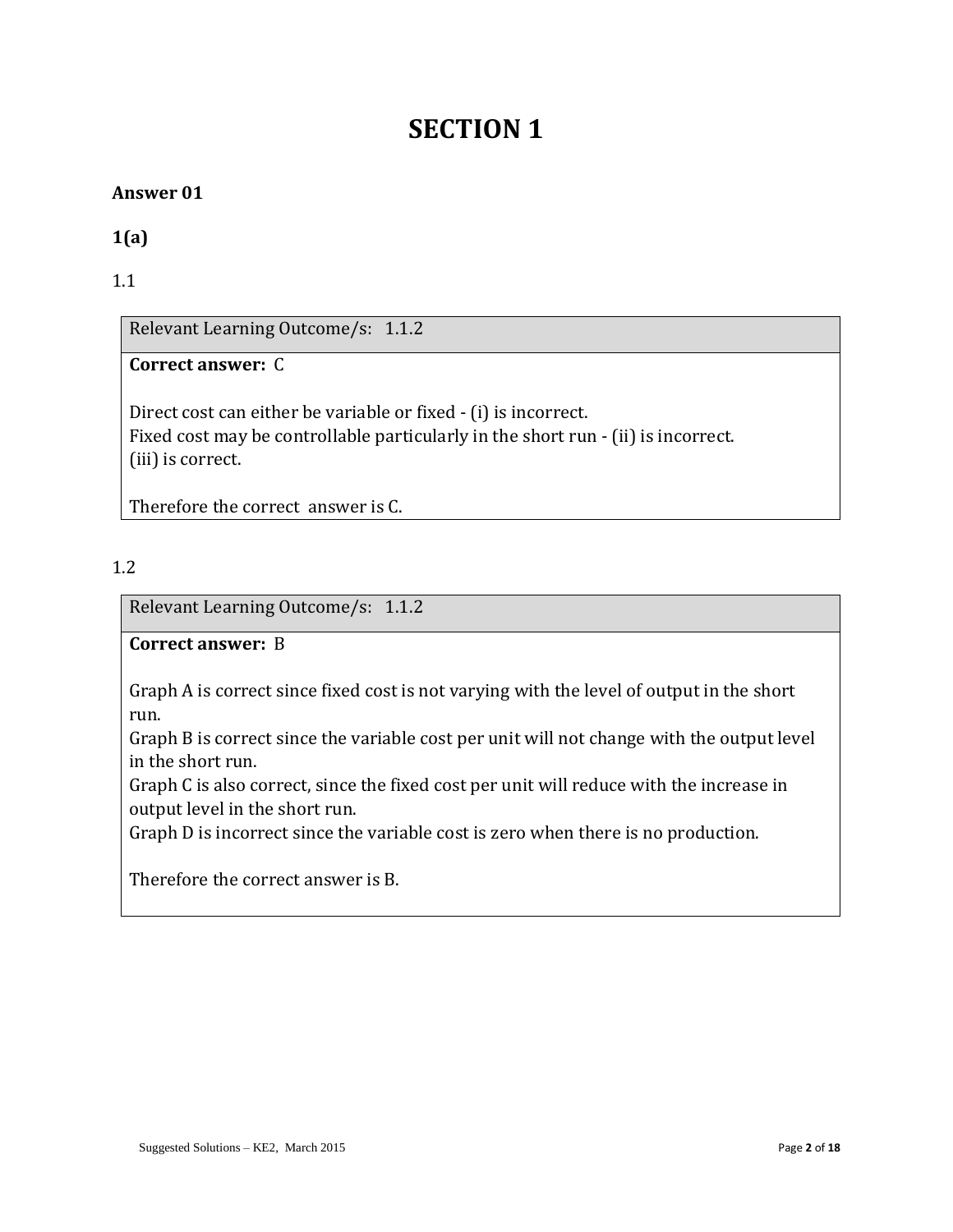Relevant Learning Outcome/s: 2.3.1

#### **Correct answer:** D

Mean daily output =  $(10*18+20*15)/30 = 16$ Standard deviation =  $\sqrt{(2950 + 5000)/30 - (16 \times 16)}$  = 3

Therefore the correct answer is D.

#### 1.4

Relevant Learning Outcome/s: 2.6.1

#### **Correct answer:** C

A is correct based on the first index.

B is correct: impact of price increase on expenditure is 40%; If the expenditure increase is only 30%, consumption must have reduced.

C is incorrect: 40% increase based on the second index is expenditure not price.

D is correct based on the second index.

Therefore the correct answer is C.

#### 1.5

Relevant Learning Outcome/s: 2.1.1

#### **Correct answer:** D

On A, B and C discount is 20%. On D discount is 25%.

Therefore the correct answer is D.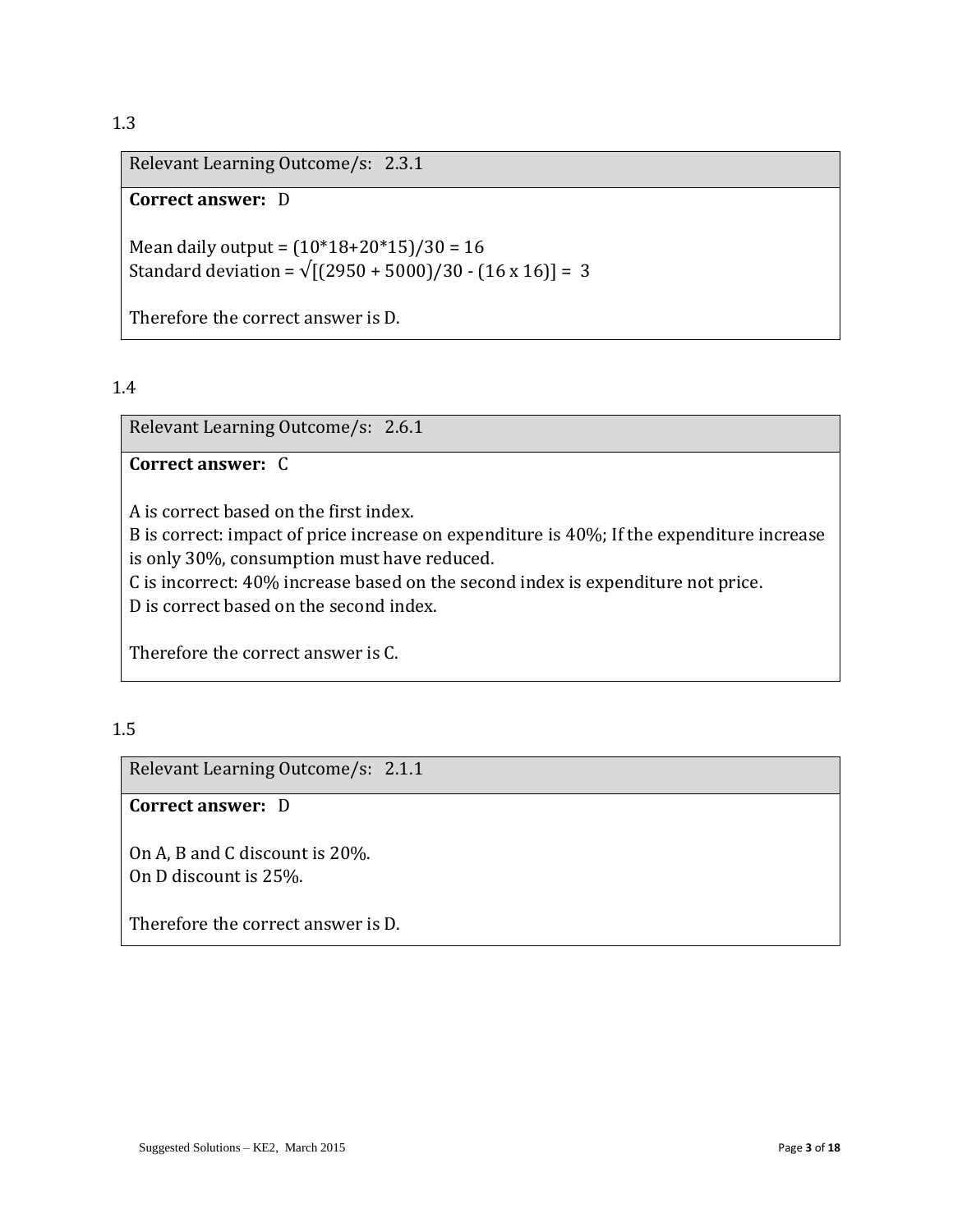#### Relevant Learning Outcome/s: 5.1.1

#### **Correct answer:** C

A is not correct, since standards are based on current performance.

B is not correct, since wastages and normal losses are adjusted in arriving at attainable standards.

C is correct, since a standard costing system is not successful without a good budgetary control system.

D is not correct, since standard costing is not just a method of making estimations.

Therefore the correct answer is C.

#### 1.7

Relevant Learning Outcome/s: 2.4.2

**Correct answer:** C

No. of students doing only Accountancy = 100 – 30 = 70 No. of students doing only Combined Mathematics = 80 – 30 = 50 Probability of doing one subject =  $((100 - 30) + (80 - 30)) / 300$ 

Therefore the correct answer is C.

#### 1.8

Relevant Learning Outcome/s: 4.1.1

**Correct answer:** D

- (i) is incorrect; when AER is calculated denominator should be the amount invested i.e. Rs. 89,286
- (ii) is incorrect, as amortised interest is not the difference between market/fair values.
- (iii) Initial interest rate = (100,000 89,286)/89,286 = 11.99% After 6 months, (((100,000 - 94,787)/94,787)\*2)% = 10.99% Interest rate has declined therefore the statement is not correct.

Therefore the answer is D.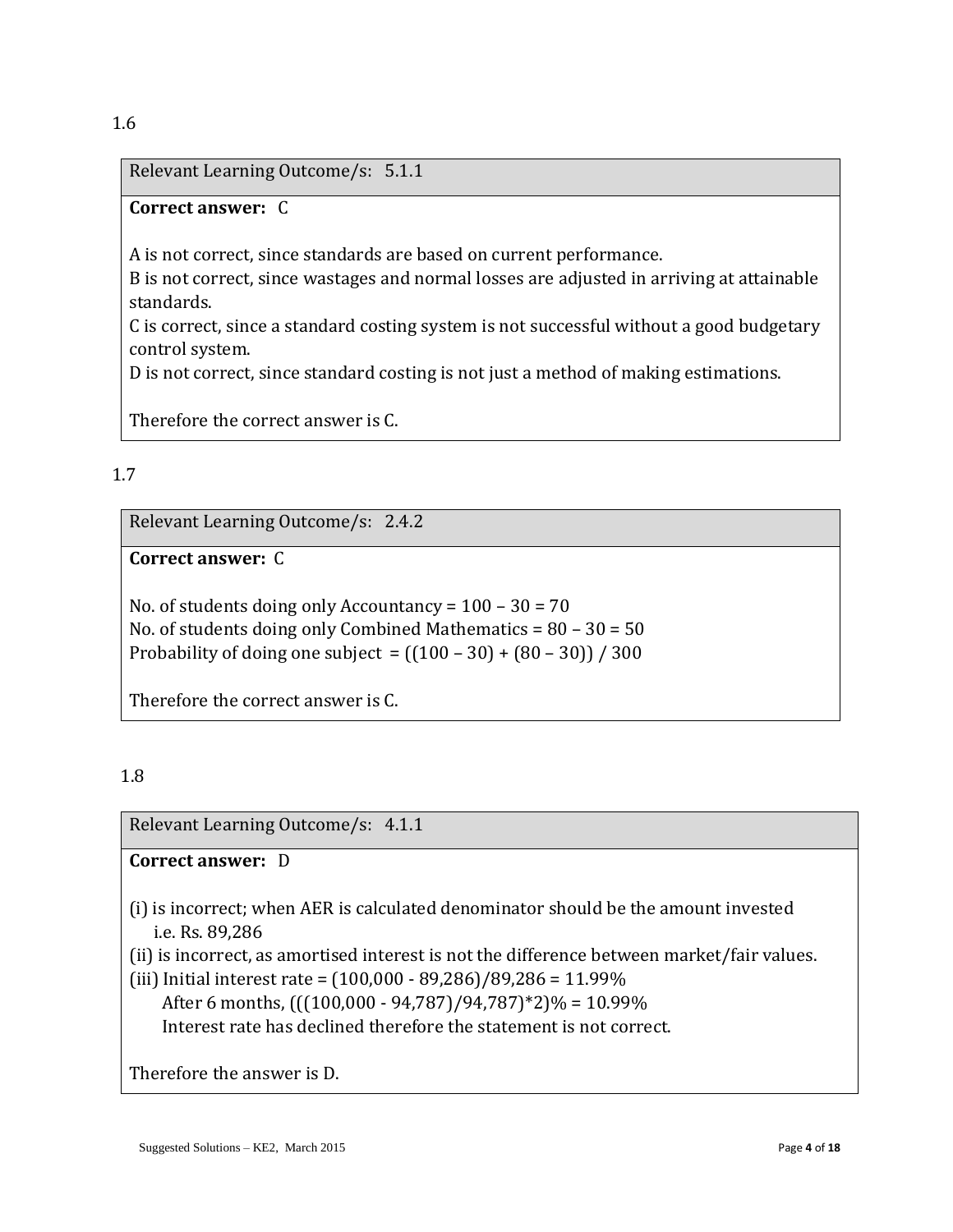Relevant Learning Outcome/s: 2.5.1

#### **Correct answer:** A

(i) is incorrect; approximately the range is 3 times Std Error on either side of the mean. (ii) is correct.

(iii) is correct;  $SE = 600 / \sqrt{36} = 100$ 

Therefore the correct answer is A.

#### 1.10

Relevant Learning Outcome/s: 5.2.1

#### **Correct answer:** B

Selling price variance is calculated by multiplying the price difference or profit margin difference, by the actual sales quantity and not the budgeted sales quantity.

Therefore, the correct answer is B.

#### **[Total marks for 1(a) (MCQs) 2x10= 20 marks]**

#### **1(b)**

#### 1.11

Relevant Learning Outcome/s: 3.2.2

- (i) Material ordering cost No. of orders placed (1 mark)
- (ii) Material handling cost Average quantity of material held in the inventory/production runs (1 mark)
- (iii) Machinery maintenance cost Machine utilisation time/production runs/No. of machinery setups (1 mark)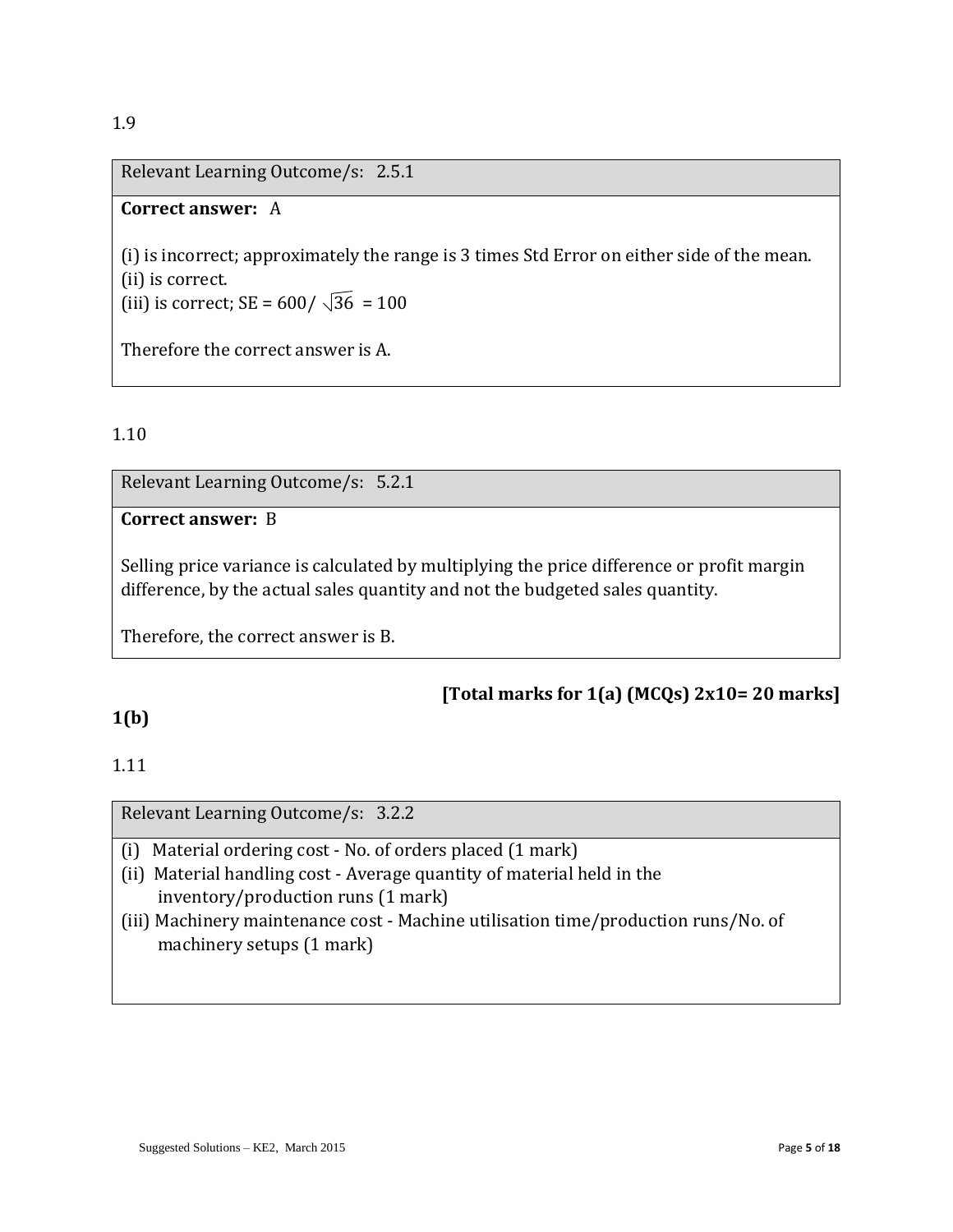Relevant Learning Outcome/s: 4.2.1  $PV = 1000 \times [(1/1.10) + (2/1.10^2) + (2^2/1.10^3) + \dots + (2^{14}/1.10^{15})]$  $= 1000 \text{ x } (1/1.10) \text{ x } \quad (2/1.10)^{15} - 1$  $(2/1.10) - 1$  $= 1000 \text{ x } (1/1.10) \text{ x } 9,586$  $=$  Rs. 8,714,545

1.13

Relevant Learning Outcome/s: 4.2.1 31st Birthday--------30 yrs------>60th birthday -----> From 61st birthday -------> 15 yrs----> PV of the pension (as of the  $30<sup>th</sup>$  birthday) =  $300,000$  x  $6.811$  x  $0.0334$  =  $68,246$ Instalment payable over 30 years = 68,246 / 8.055 = Rs. 8,472.53 6.811 is the annuity discounting factor for 15 years  $\omega$  12% 0.334 is the discounting factor for 30th year @ 12% 8.055 is the annuity discounting factor for 30 years *Alternatively;*  $S = A[(1+r)^n - 1]/r$  $S = 300,000[(1+0.12)^{15} - 1]/0.12 = 11,183,914.4$  $FV = PV(1+r)^n$  $11,183,914.4$   $(1+0.12)^{15}$  = 2,043,259  $2,043,259 = A[(1+0.12)^{30} - 1]/0.12$  $A =$  Annual instalment = Rs. 8,466.57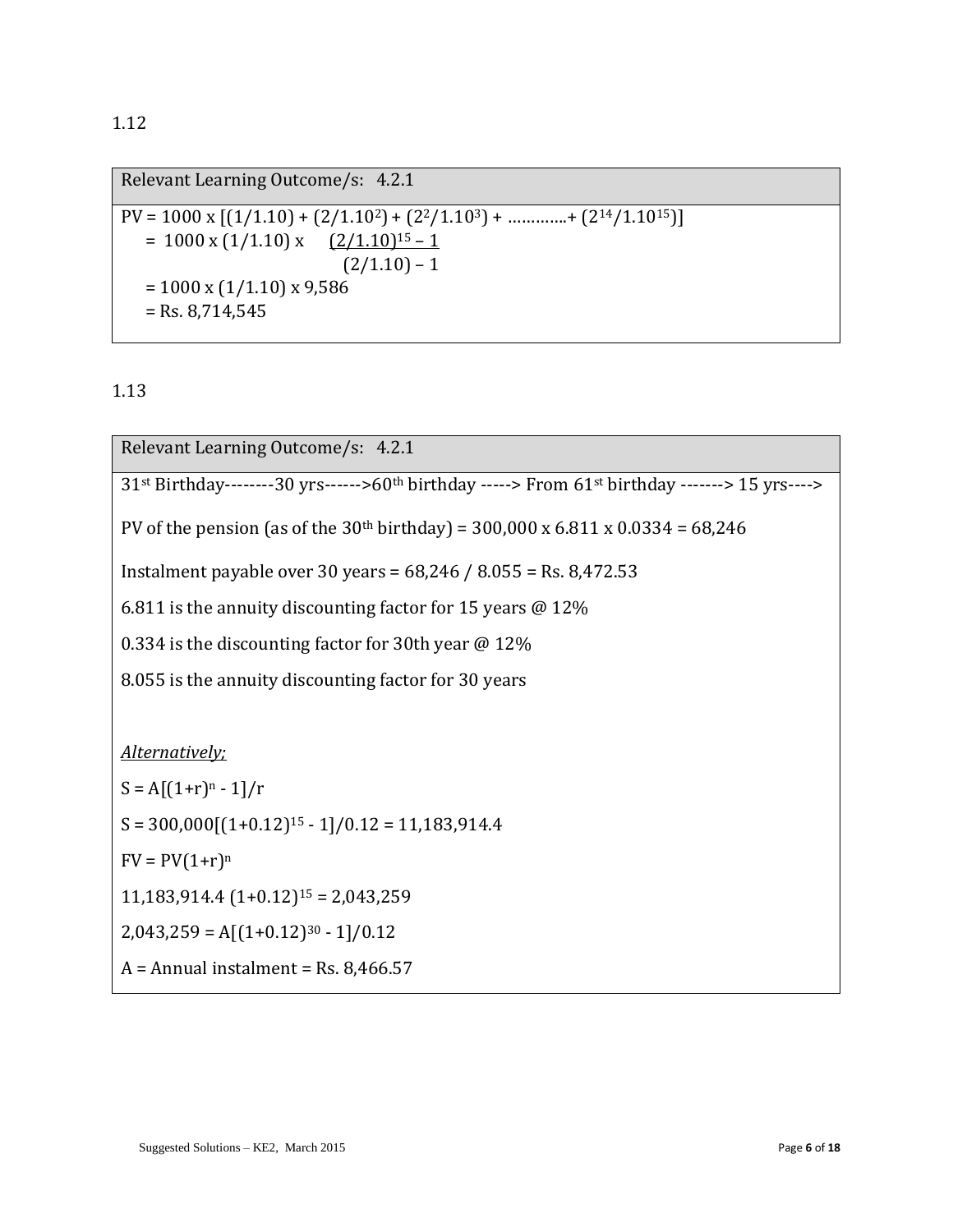Relevant Learning Outcome/s: 1.2.2

- (i) Rent is a fixed payment and does not depend on the volume of inventory. Therefore it is not a inventory holding cost.
- (ii) Insurance cost Incremental cost based on the value of the inventory. Therefore this is an inventory holding cost.
- (iii) Salary of the warehouse manager does not change based on the volume of the inventory. Therefore it is not a inventory holding cost

#### 1.15

Relevant Learning Outcome/s: 1.2.2 Reorder level =  $75 \times 6 = 450$ kg Maximum level =  $450 + 300 - 25x + 4 = 650kg$ Minimum level =  $450 - 50 \times 5 = 200$ kg

#### 1.16

Relevant Learning Outcome/s: 2.2.1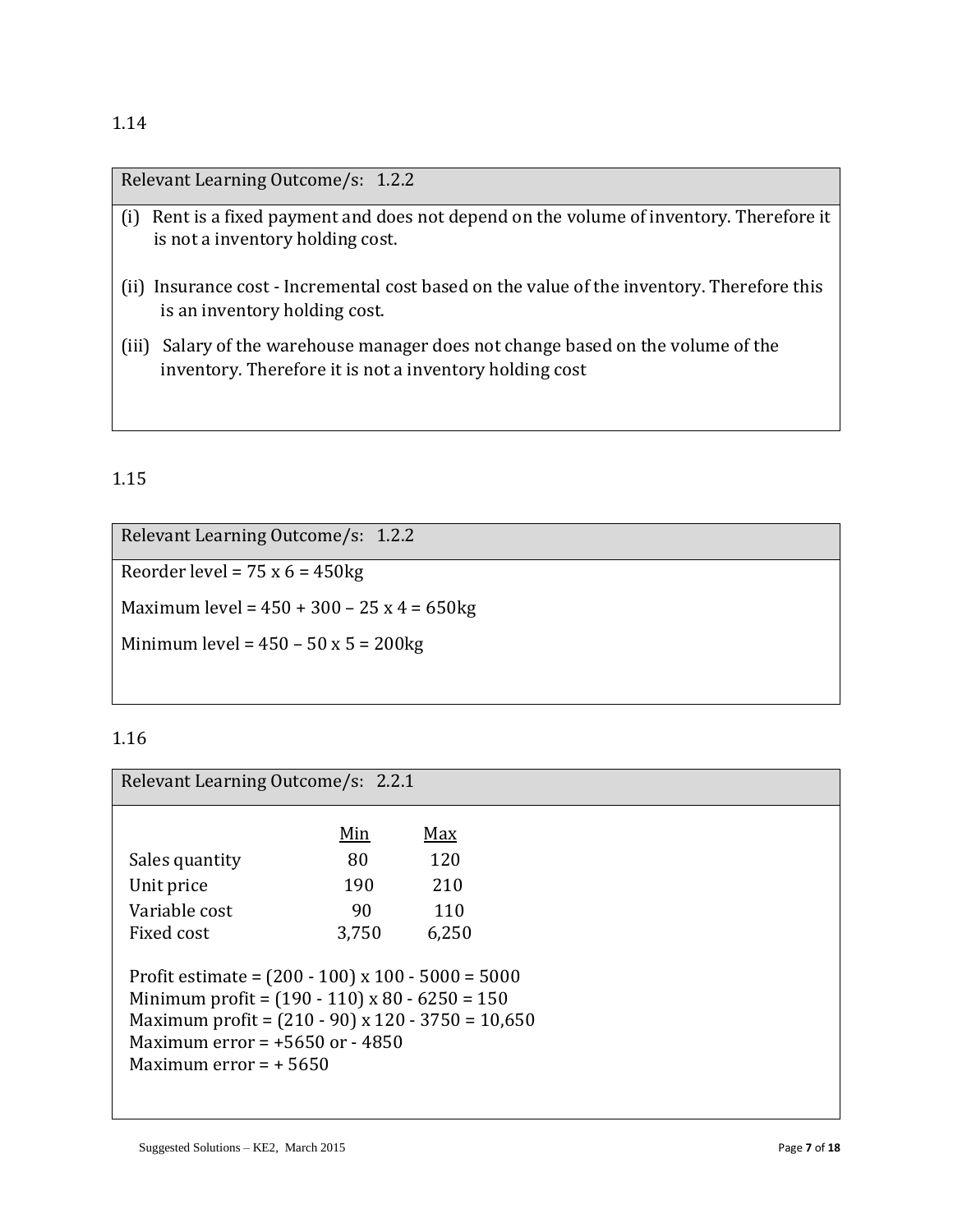Relevant Learning Outcome/s: 6.1.1

 $p = 21 - 3q$  and Total Revenue (TR) =  $pq = 21q - 3q^2$ Total cost =  $4q + 10$ Profit = TR - TC =  $-3q^2 + 17q - 10$ At BEP; Profit = 0,  $3q^2 - 17q + 10 = (3q - 2)(q - 5) = 0$ q = 2/3 or q = 5 but q  $\geq$  1, hence q = 5  $p = 21 - 3q = 6$ Breakeven selling price =  $Rs. 6$ 

#### 1.18

| Relevant Learning Outcome/s: 1.1.3                                                                                                                                   |                                          |                                              |  |
|----------------------------------------------------------------------------------------------------------------------------------------------------------------------|------------------------------------------|----------------------------------------------|--|
| Highest<br>Lowest<br>Difference                                                                                                                                      | Production<br>42,000<br>23,000<br>19,000 | Cost (Rs. million)<br>25.00<br>21.20<br>3.80 |  |
| Variable production cost per unit 3,800,000/19,000<br>Fixed production cost per month $(25mn - (42,000*200)) = Rs. 16.60$ million<br>Fixed production cost per annum |                                          | $=$ Rs. 200.00<br>$=$ Rs. 199.20 million     |  |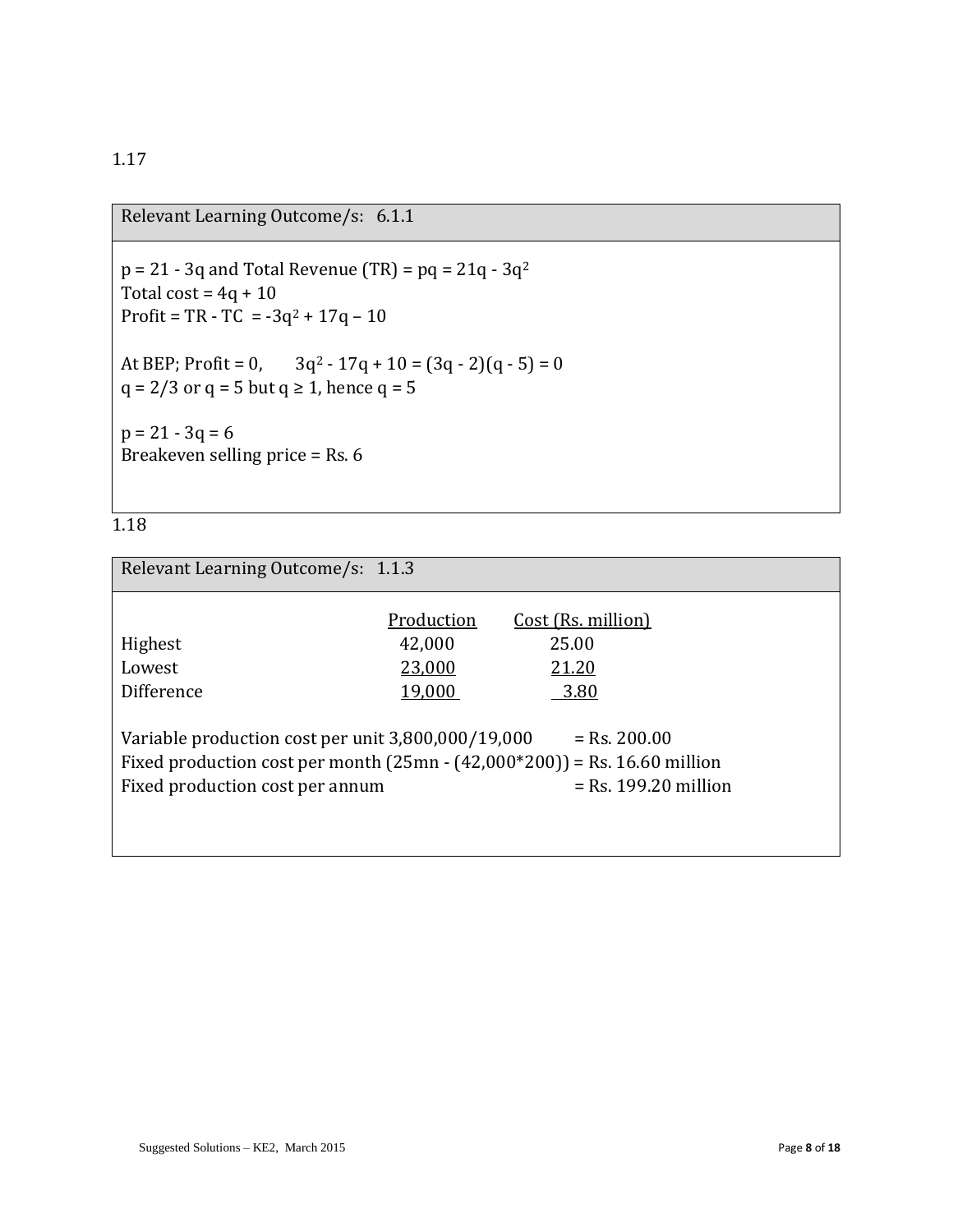| Relevant Learning Outcome/s: 2.1.1                                                                               |            |                                                                    |
|------------------------------------------------------------------------------------------------------------------|------------|--------------------------------------------------------------------|
|                                                                                                                  | 1,000      |                                                                    |
| Display price                                                                                                    |            |                                                                    |
| Discount                                                                                                         | (50)       |                                                                    |
| Sale Value                                                                                                       | 950        |                                                                    |
| Sales Tax                                                                                                        | (114)      |                                                                    |
|                                                                                                                  | 836        |                                                                    |
| Purchase cost                                                                                                    | (711)      |                                                                    |
|                                                                                                                  | 125        | 100                                                                |
| Income tax                                                                                                       | (25)       | (20)                                                               |
| Net profit                                                                                                       | <b>100</b> | 80                                                                 |
| Mark up = $(1000 - 711) / 711 = 40.65\%$                                                                         |            |                                                                    |
| Alternatively;                                                                                                   |            |                                                                    |
| Selling price = $1000*95% = 950$<br>Sale tax = $950*0.12 = 114$<br>Income tax = $(950-114-Y)20% = 167.20 - 0.2Y$ |            | Assume display price is Rs. 1000 and purchase cost is Rs. Y. Then; |
| Expected profit = $1000*10% = 100$                                                                               |            |                                                                    |
| Therefore; $950 - 114 - (167.20 - 0.2Y) - Y = 100$<br>$Y = 711$                                                  |            |                                                                    |
|                                                                                                                  |            | Expected markup = $((1,000-711)/711)\% = 40.65\%$                  |

Relevant Learning Outcome/s: 1.2.2

- Adequacy of material for continuous production. Proper inventory management will avoid production stoppages due to stock out situations.
- $\triangleright$  Cost on inventory ordering and holding are minimised.
- Facilitate to maintain quality of material and output.
- Avoid overstocking and stock obsolescence.
- Inventory purchase cost can be reduced if bulk discounts are available.

### **[Total marks for 1(b) 3 x10= 30 marks]**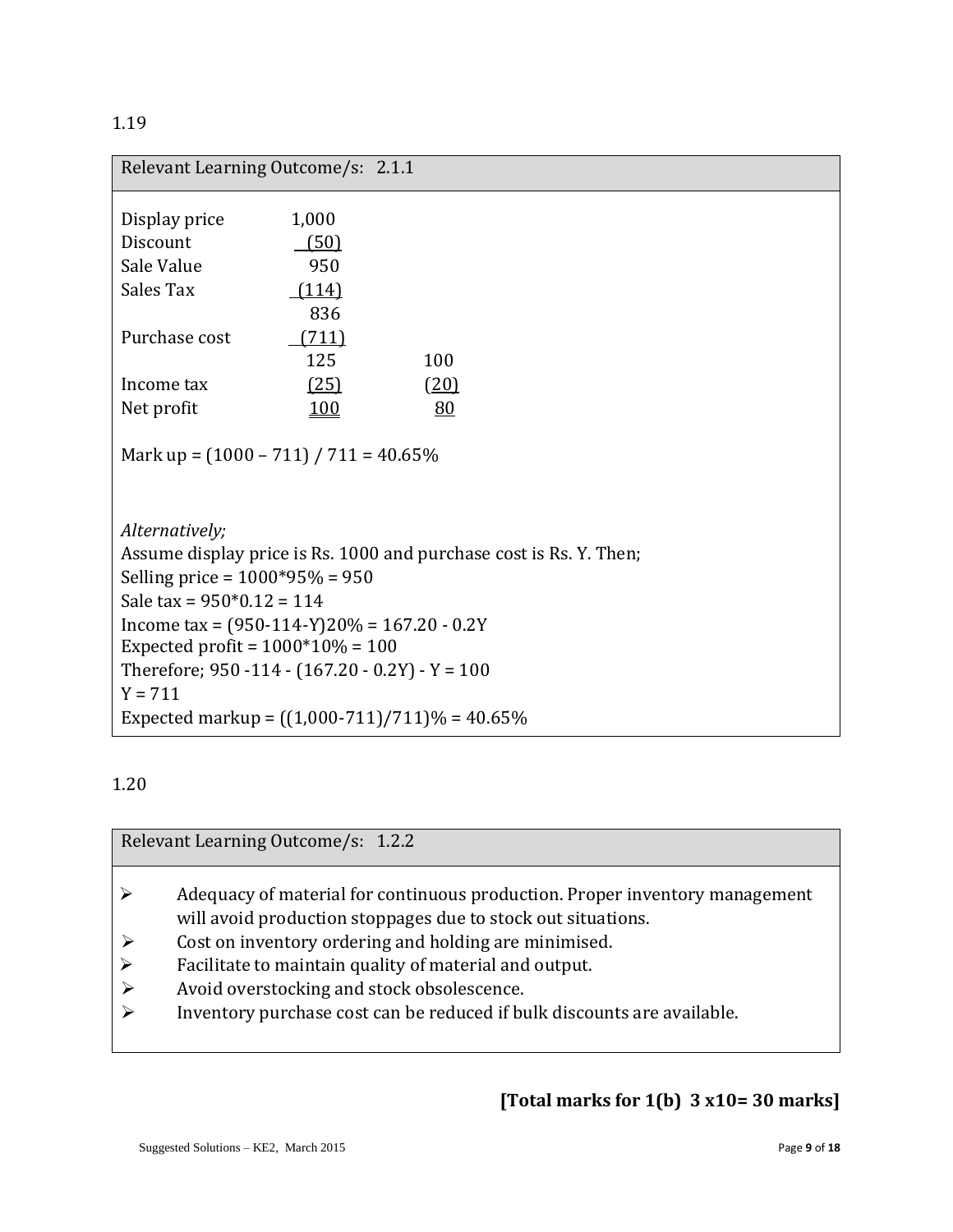## **SECTION 2**

#### **Answer 02**

Relevant Learning Outcome/s: 1.4.1 / 1.4.2

|                                  | Output units |
|----------------------------------|--------------|
| Opening balance                  | 500.00       |
| Material introduced for          | 20,000.00    |
|                                  | 20,500.00    |
| Normal loss (5%)                 | (1,000.00)   |
| Abnormal loss                    | (200.00)     |
| Less closing semi-finished goods | (300.00)     |
| Output transferred to Process 2  | 19,000.00    |
|                                  |              |

#### 2. **Statement of equivalent units**

|                             |             | In Output units |            |
|-----------------------------|-------------|-----------------|------------|
|                             | % completed | Materials       | Conversion |
| Units comp. in Feb (18,500) | 100%        | 19,000          | 19,000     |
| Abnormal loss (200)         | 100%        | 200             | 200        |
| Closing goods (300)         | 60%         | 300             | 180        |
| Total equivalent units      |             |                 |            |

#### **Cost statement**

|                                   | Material cost | Conversion |
|-----------------------------------|---------------|------------|
| Opening WIP (Rs. '000)            | 1,275.00      | 155.10     |
| Added during the month (Rs. '000) | 48,450.00     | 7,500.00   |
| Total cost (Rs. '000)             | 49,725.00     | 7,655.10   |
| Cost per equivalent unit (Rs.)    | 2,550.00      | 395.00     |

#### **Completed goods transferred to Process 2**

Opening value (Rs. 2550 + Rs. 395)\*19,000 = Rs. 55,955,000

| Closing semi-finished goods          | Rs.        |
|--------------------------------------|------------|
| Materials (300 units*Rs. 2550)       | 765,000.00 |
| Conversion cost (180 units*Rs. 395)  | 71,100.00  |
| Value of closing semi-finished goods | 836,100.00 |

(8 marks)

**(Total: 10 marks)**

(2 marks)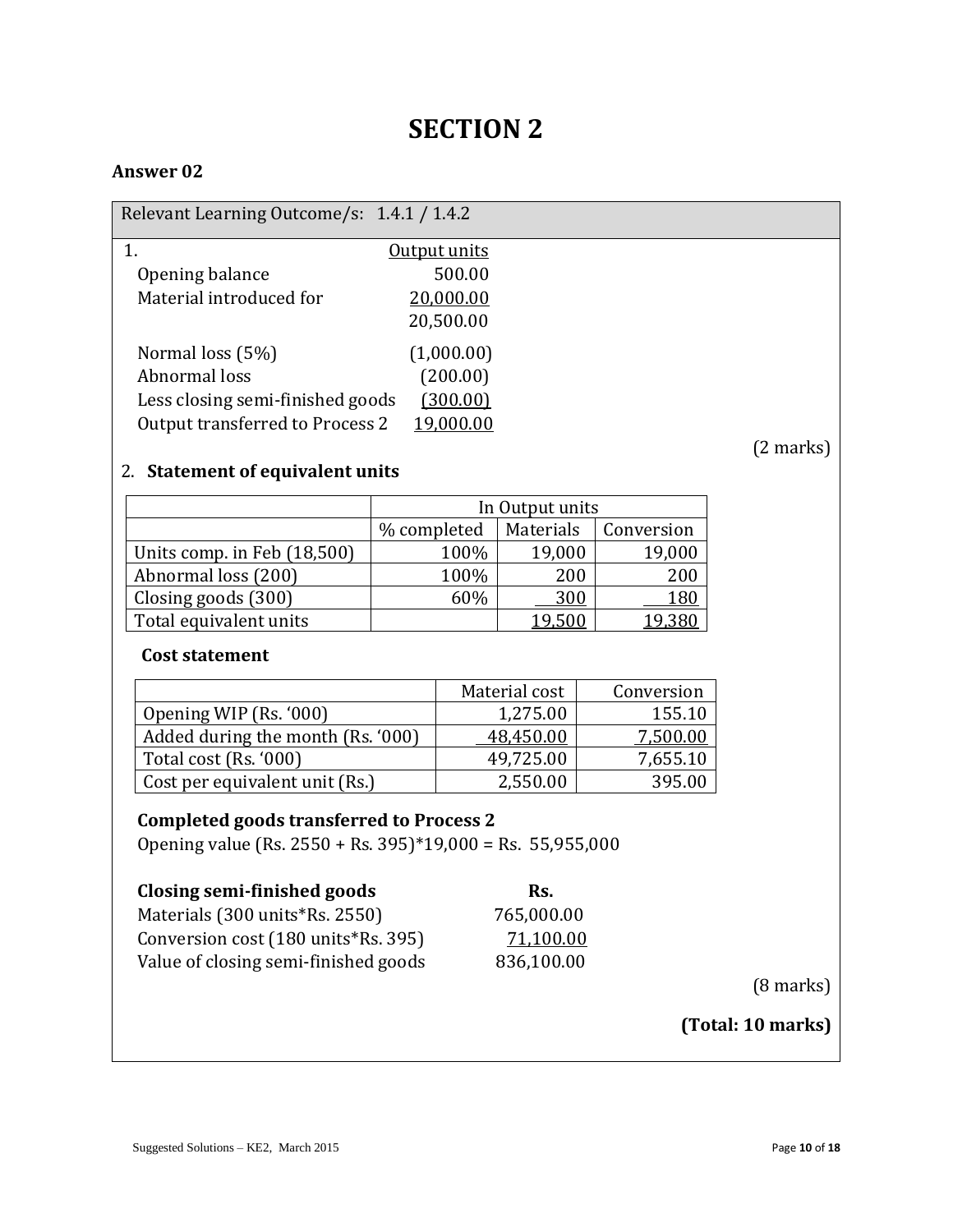#### **Answer 03**

| Relevant Learning Outcome/s: 3.1.1 / 3.1.3                                                                      |                                                         |                                                            |
|-----------------------------------------------------------------------------------------------------------------|---------------------------------------------------------|------------------------------------------------------------|
| Workings<br>1.<br>Variable cost $(200 + 80 + 50)$<br>Fixed Cost (8,000,000/320,000)<br>Total manufacturing cost | 330<br>25<br>355                                        |                                                            |
| <b>Marginal Costing</b>                                                                                         |                                                         |                                                            |
| Sales (90,000 x 900)                                                                                            | <b>Ouarter 2 (Rs. '000)</b><br>81,000                   |                                                            |
| Opening stock (10,000 x 330)<br>Var prod cost (100,000 x 330)<br>Closing stock (20,000 x 330)<br>Var S&D cost   | 3,300<br>33,000<br>(6,600)<br>29,700<br>2,700<br>32,400 | $[90,000 \times 330]$<br>$[90,000 \times 30]$              |
| Contribution                                                                                                    | 48,600                                                  | $[90,000 \times (900-360)]$                                |
| <b>Fixed costs</b><br>Production (8,000/4)<br>S&D (1,600/4)<br>Admin (2,400/4)                                  | 2,000<br>400<br>600<br>3,000                            |                                                            |
| Profit                                                                                                          | 45,600                                                  |                                                            |
| <b>Absorption Costing</b><br>Sales (90,000 x 900)                                                               | <u><b>Quarter 2 (Rs. '000)</b></u><br>81,000            |                                                            |
| Opening stock (10,000 x 355)<br>Prod cost (100,000 x 355)<br>Closing stock (20,000 x 355)                       | 3,550<br>35,500<br>(7,100)<br>31,950                    | $[90,000 \times 355]$                                      |
|                                                                                                                 | 49,050                                                  | $[90,000 \times (900-355)]$                                |
| Under/(over) absorption of POH<br>Other OH costs: S&D<br>Admin                                                  | (500)<br>3,100<br>600<br>3,200                          | $[(100,000 - 80,000) \times 25]$<br>[1,600/4]<br>[2,400/4] |
| <b>Profit</b>                                                                                                   | 45,850                                                  | $(6$ marks)                                                |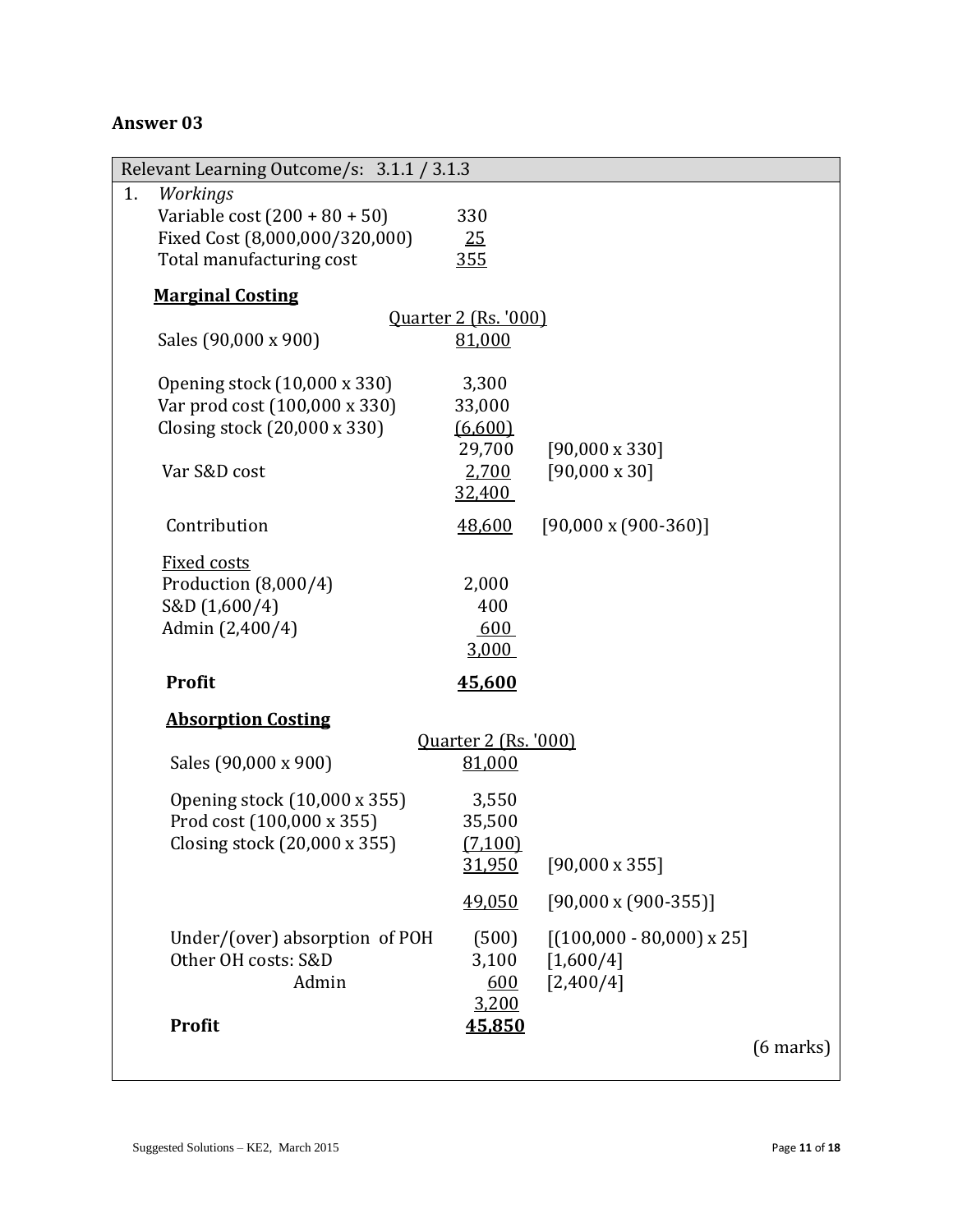| 2. | In marginal costing all fixed costs are expensed as a period cost.                                           |              |                     |
|----|--------------------------------------------------------------------------------------------------------------|--------------|---------------------|
|    | In absorption costing fixed costs included in closing stocks are carried<br>forward to the following period. |              |                     |
|    |                                                                                                              |              | $(2 \text{ marks})$ |
| 3. | <b>Ouarter 2</b>                                                                                             | Rs. '000     |                     |
|    | Profit - Marginal Costing method                                                                             | 45,600       |                     |
|    | Add: fixed costs included in closing stock and c/f<br>to next period $(20,000 \times 25)$                    | 500          |                     |
|    | Less: fixed costs included in opening stock and b/f<br>from last period $(10,000 \times 25)$                 | <u>(250)</u> |                     |
|    | Profit-Absorption Costing method                                                                             | 45,850       |                     |
|    |                                                                                                              |              | $(2 \text{ marks})$ |
|    |                                                                                                              |              | (Total: 10 marks)   |
|    |                                                                                                              |              |                     |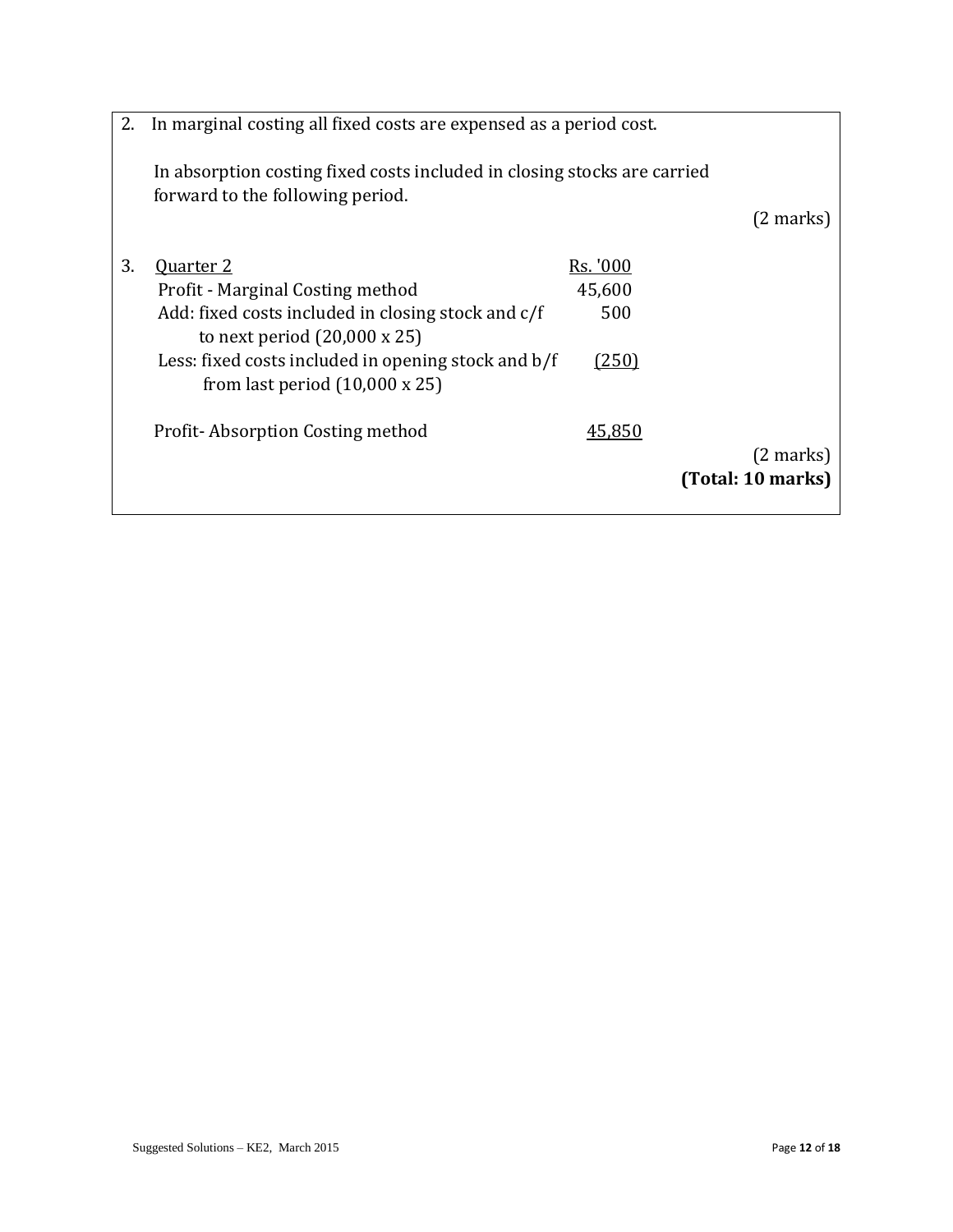#### **Answer 04**

| Relevant Learning Outcome/s: 4.2.2 / 4.2.3                                 |                   |           |                  |           |       |                          |                          |
|----------------------------------------------------------------------------|-------------------|-----------|------------------|-----------|-------|--------------------------|--------------------------|
| 1. Evaluation of Rent-a-car project at the discounting rate of 15%         |                   |           |                  |           |       |                          |                          |
|                                                                            | Period            |           | Value (Rs. '000) |           | DE    | $PV$ (Rs.)               |                          |
| Import cost of cars                                                        | Year <sub>0</sub> |           | (80,000)         |           | 1.000 | (80,000)                 |                          |
| Re-sale value                                                              | Year 4            |           | 24,000           |           | 0.572 | 13,722                   |                          |
| Initial registration                                                       | Year 0            |           | (1,500)          |           | 1.000 | (1,500)                  |                          |
| Fixed annual cost                                                          |                   | Year 1-4  | (5,000)          |           | 2.855 | (14, 275)                |                          |
| Hiring income (320*8,000)                                                  |                   | Year 1-4  | 51,200           |           | 2.855 | 146,176                  |                          |
| Running cost (40%*320*8,000)                                               |                   | Year 1-4  | (20, 480)        |           | 2.855 | (58, 470)                |                          |
| Charge for garaging (Note 01)                                              |                   |           |                  |           |       |                          |                          |
| Security officer salaries                                                  |                   | Year 1-4  | (240)            |           | 2.855 | (685)                    |                          |
| Net present value (NPV)                                                    |                   |           |                  |           |       | 4,967                    |                          |
|                                                                            |                   |           |                  |           |       |                          |                          |
|                                                                            |                   |           |                  |           |       |                          |                          |
| Note 01: Charge for the garage is not an incremental cost in the company's |                   |           |                  |           |       |                          |                          |
| perspective. This is a charge which does not go out of the company.        |                   |           |                  |           |       |                          |                          |
| Therefore not relevant.                                                    |                   |           |                  |           |       |                          |                          |
| Since the NPV is positive the project can be recommended.                  |                   |           |                  |           |       |                          |                          |
|                                                                            |                   |           |                  |           |       |                          |                          |
|                                                                            |                   |           |                  |           |       |                          |                          |
| <b>Alternative answer:</b>                                                 | $Y-0$             |           | $Y-1$            | $Y-2$     |       | $Y-3$                    | $Y-4$                    |
| Import cost of cars                                                        | (80,000)          |           |                  |           |       |                          |                          |
| Re-sale value                                                              |                   |           |                  |           |       |                          | 24,000                   |
| Initial registration                                                       | (1,500)           |           |                  |           |       |                          |                          |
| Fixed annual cost                                                          |                   |           | (5,000)          | (5,000)   |       | (5,000)                  | (5,000)                  |
| Hiring income                                                              |                   |           | 51,200           | 51,200    |       | 51,200                   | 51,200                   |
| Running cost                                                               |                   | (20, 480) |                  | (20, 480) |       | (20, 480)                | (20, 480)                |
| Charge for garaging (Note 01)                                              |                   |           |                  |           |       | $\overline{\phantom{m}}$ | $\overline{\phantom{0}}$ |
| Security officer salaries                                                  |                   |           | (240)            | (240)     |       | (240)                    | (240)                    |
| <b>NCF</b>                                                                 | (81, 500)         |           | 25,480           | 25,480    |       | 25,480                   | 49,480                   |
| DR@ 15%                                                                    | 1.000             |           | 0.870            | 0.756     |       | 0.658                    | 0.572                    |
| DNCF/PV                                                                    | (81,500)          | 22,168    |                  | 19,263    |       | 16,766                   | 28,303                   |
| <b>NPV</b>                                                                 | 4,999             |           |                  |           |       |                          |                          |
|                                                                            |                   |           |                  |           |       |                          |                          |
|                                                                            |                   |           |                  |           |       |                          | $(7$ marks)              |
|                                                                            |                   |           |                  |           |       |                          |                          |

2. - NPV considered all cash flows of the project whereas the Payback method considers cash flows only up to Payback period.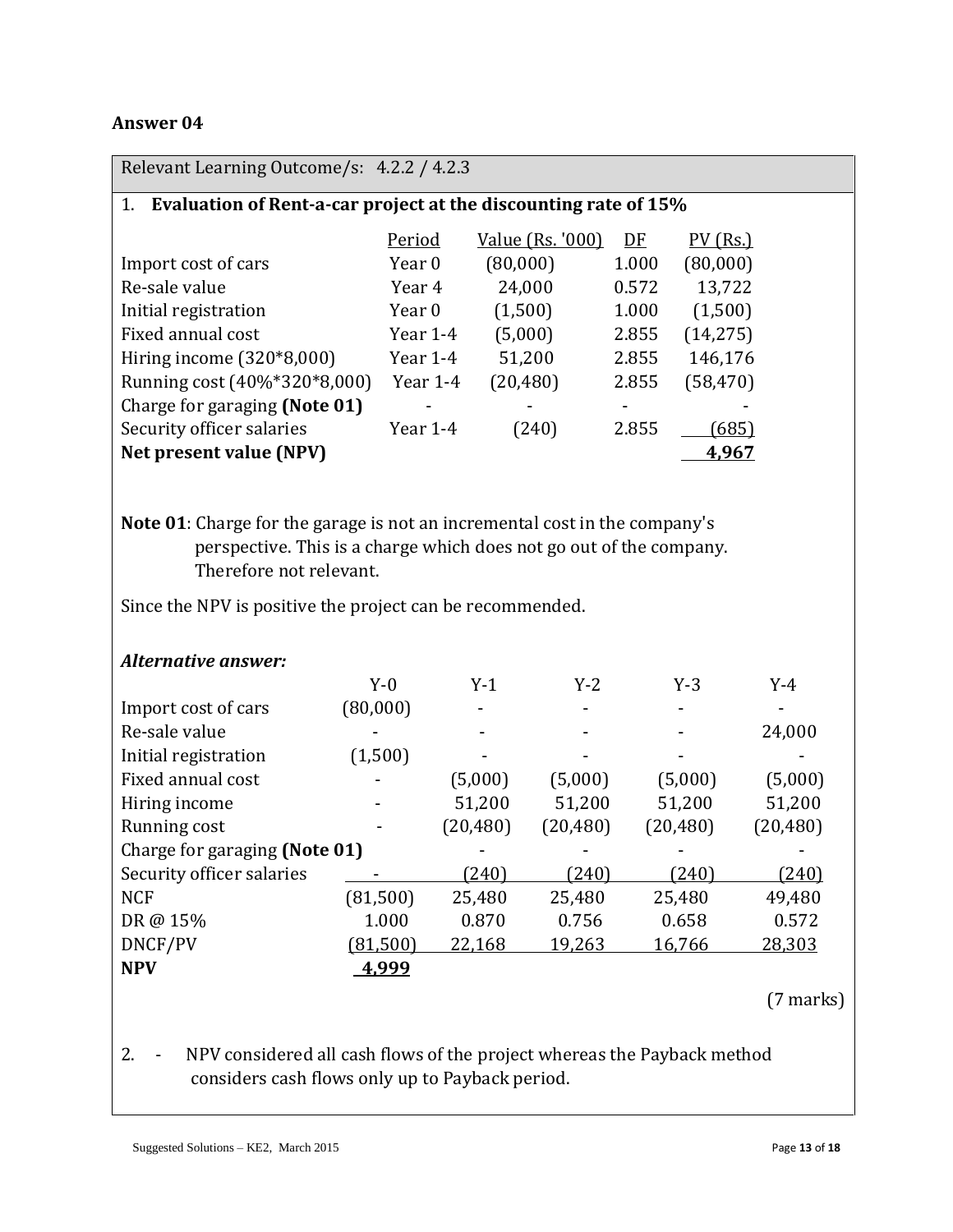- NPV considers the discounted cash flows whereas Undiscounted Payback method considers undiscounted cash flows.
- NPV method can be used with unconventional cash flows whereas Payback method cannot be used in such instances.
- Payback method is not a measure to compare mutually exclusive projects while NPV being the best option.

(3 mark

**(Total: 10 marks)**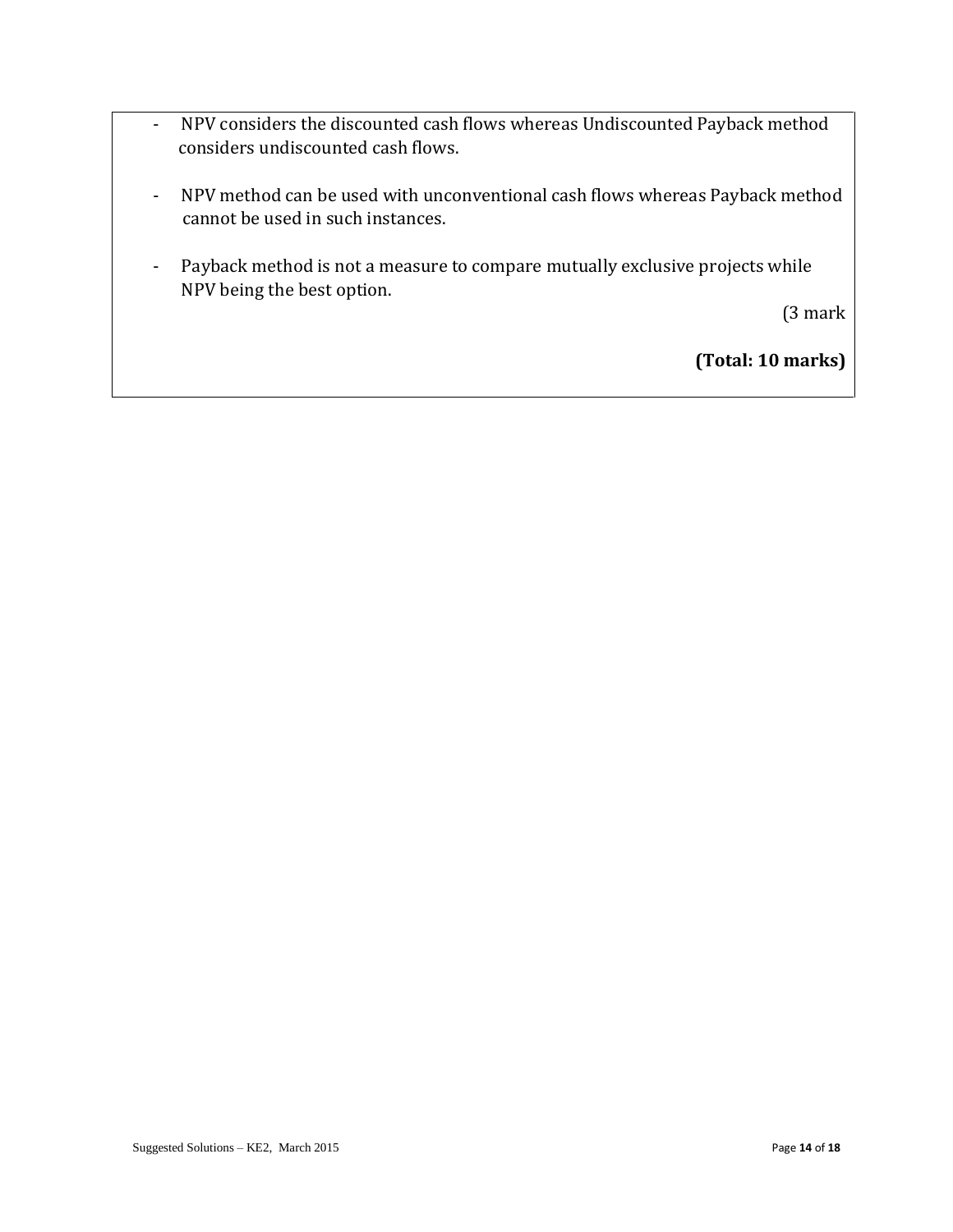#### **Answer 05**

| Relevant Learning Outcome/s: 6.2.1                                                                                                                                                                                                               |
|--------------------------------------------------------------------------------------------------------------------------------------------------------------------------------------------------------------------------------------------------|
| $R = V \times P$<br>1.<br>Revenue<br>R = $(t^2 - 54t + 765)$ x $(t/3 - 5)$<br>$R =$ $t^3/3 - 23t^2 + 525t - 3825$                                                                                                                                |
| When R is maximum, $dR/dt = 0$<br>$dR/dt = t^2 - 46t + 525 = 0$<br>$(t - 21)(t - 25) = 0$<br>$t = 21$ or $t = 25$                                                                                                                                |
| $d^2R/dt^2 = 2t - 46$<br>$d^{2}R/dt^{2}$ (t = 21) = -4 (< 0; R is maximum)<br>$d^{2}R/dt^{2}$ (t = 25) = +4 (> 0; R is minimum)                                                                                                                  |
| Alternatively;<br>Substituting $t = 21$ to R function;<br>$R = 213/3 - (23*212) + (525*21) - 3825 = 144$                                                                                                                                         |
| Substituting $t = 25$ to R function;<br>$R = 253/3 - (23*252) + (525*25) - 3825 = -4961$                                                                                                                                                         |
| When $t = 21$ R is a maximum and when $t = 25$ , R is a minimum. Therefore R increases<br>from t=25 up to t=30, when t=30, R=225                                                                                                                 |
| Therefore, Revenue is maximised when the age is 30 years.                                                                                                                                                                                        |
| $(7 \text{ marks})$<br>2. The best age is when the profit is maximised rather than when revenue is maximized.<br>$(1$ mark $)$                                                                                                                   |
| 3.<br>For this purpose cost of planting and cultivating the tree should be considered<br>Time value of money should be considered because;<br>the costs are incurred over a period of time<br>the revenue is generated at the end of that period |
| $(2 \text{ marks})$                                                                                                                                                                                                                              |
| (Total: 10 marks)                                                                                                                                                                                                                                |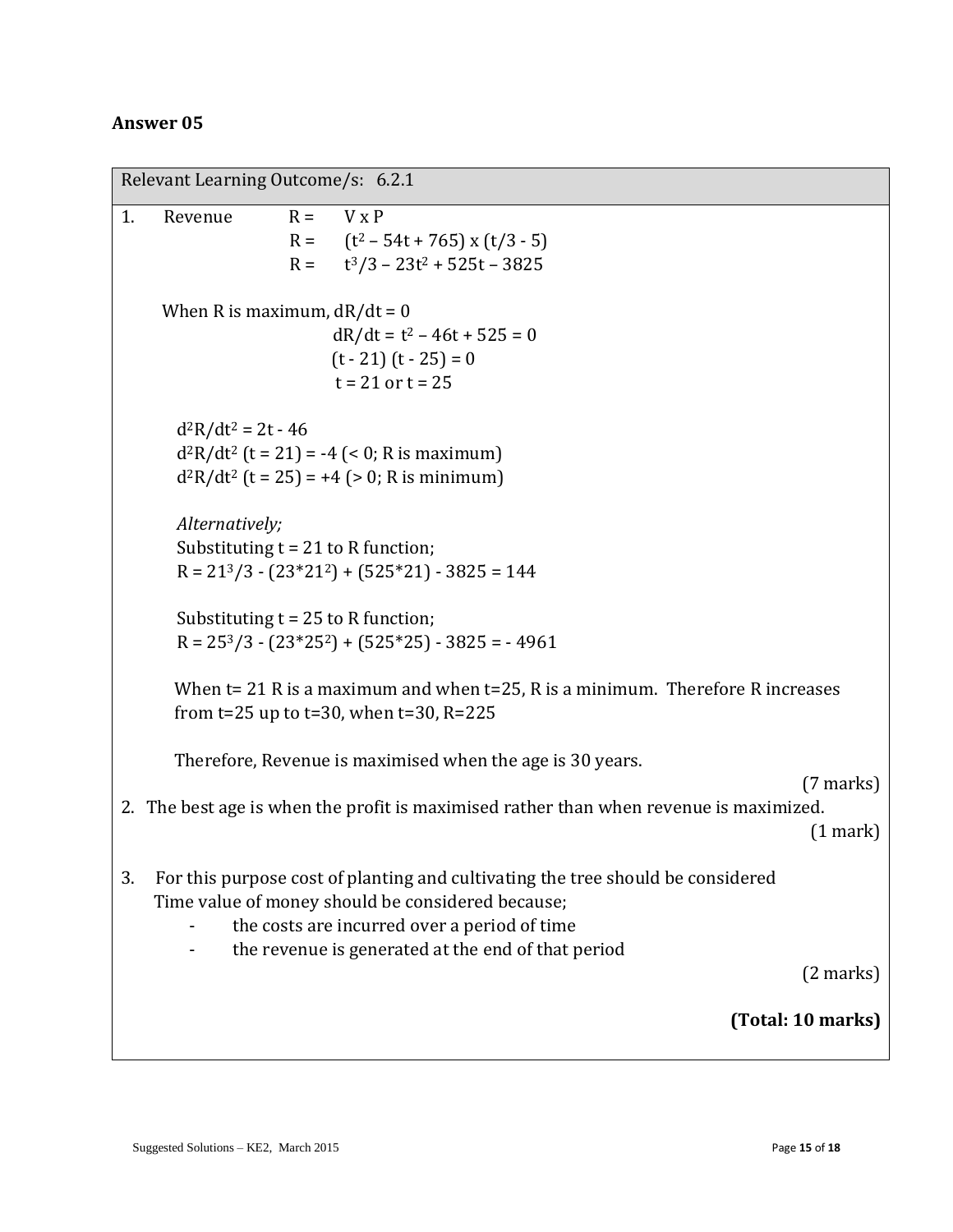## **SECTION 3**

#### **Answer 06**

| Relevant Learning Outcome/s: 7.4.1 / 5.2.2 |               |               |                 |                |
|--------------------------------------------|---------------|---------------|-----------------|----------------|
|                                            |               |               |                 |                |
| 1.                                         |               |               |                 |                |
|                                            | <b>Flexed</b> | <b>Actual</b> | <b>Variance</b> | <b>Remarks</b> |
|                                            | <b>Budget</b> |               |                 |                |
| Production/sales (units)                   | 70,000        | 70,000        | -               |                |
| Direct materials:                          |               |               |                 |                |
| Material X (Rs.'000)                       | 1,890         | 1,927.60      | (37.60)         | Adv.           |
| Liquid Y (Rs. $'000$ )                     | 1,820         | 1,747.20      | 72.80           | Fav.           |
| Direct labour (Rs.'000)                    | 630           | 606.3         | 23.70           | Fav.           |
|                                            |               |               |                 |                |
| Fixed overheads (Rs.'000)                  | 300           | 320           | (20.00)         | Adv.           |
|                                            |               |               |                 |                |

2. In the given scenario, the actual production is only 70%. This deviation has caused all variable expenses to deviate from the original budget. For example original budget shows favourable variance for material X. However, comparison with the flexed budget gives an adverse variance for the same material. Since the flexed budget produces the operational information at the actual activity level the management can clearly get a better understanding on the operational efficiencies/inefficiencies.

(3 marks)

#### 3. (i)

 Material price variance = (Std price - Act price) \* Act. purchase Chemical X = (2,700,000/45,000\*31,600) - 1,927,600 = (31,600.00) Adverse

Liquid Y =  $(2,600,000/65000)*44,800 - 1,747,200 = 44,800.00$  Favourable

**Total price variance** 13,200.00 Favourable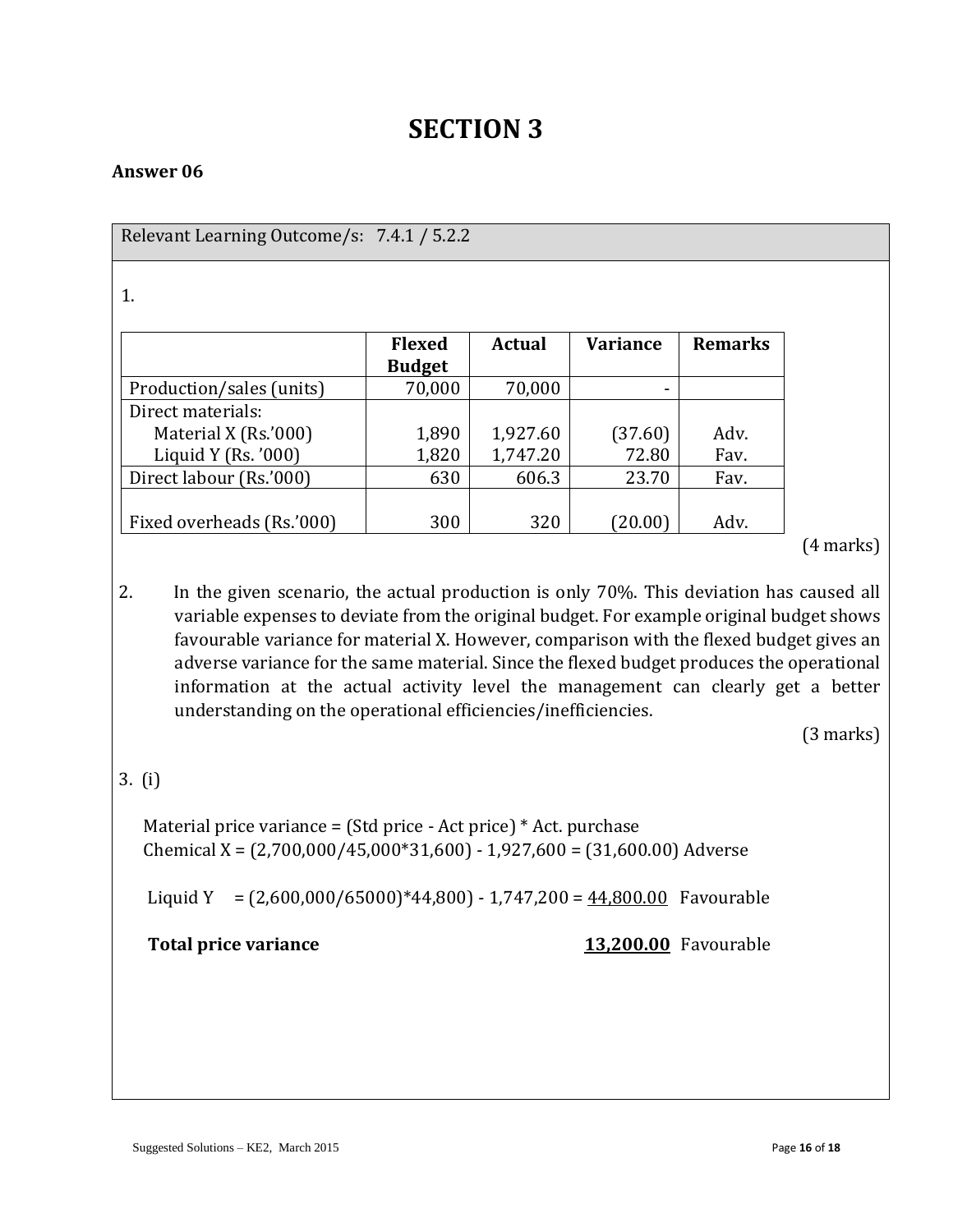| (ii) Material usage variance = (Std usage - Act usage) * Std price<br>Chemical X = $(31,500 - 31,600)*60 = (6,000.00)$<br>Liquid Y = $(45,500 - 44,800)*40 = 28,000.00$<br>Total usage variance<br>22,000.00 | Adverse<br>Favourable<br>Favourable |
|--------------------------------------------------------------------------------------------------------------------------------------------------------------------------------------------------------------|-------------------------------------|
| (iii) Labour rate variance = (Std rate - Act rate) $*$ Act hours worked<br>$= (180*3,525) - 606,300$<br>$= 28,200.00$ Favourable                                                                             |                                     |
| (iv) Labour efficiency variance = $(Std hours - Act hours) * Std rate$<br>$=(3,500 - 3,525) * 180$<br>$= (4,500.00)$ Adverse                                                                                 |                                     |
| Fixed overhead expenditure variance = (Btd FOH - Act FOH)<br>(v)<br>$= 300,000 - 320,000$<br>$= (20,000.00)$ Adverse                                                                                         |                                     |
| (vi) Fixed overhead volume variance = (Actual Production-Budgeted Production)x Standard rate<br>per unit<br>$= (70,000 - 100,000)$ 3<br>$= (90,000)$ Adverse                                                 | $(10 \text{ marks})$                |

4. Materials are purchased by the procurement/purchasing department and not the production department. As such controlling the price variance is a responsibility of the procurement/purchasing dept. Production manager is responsible only for deviation in utilisation during the production. Therefore it is important to split off the material variance into price and usage. However, the utilisation of material can be affected by the quality of purchased material which is again a responsibility of the procurement/purchasing dept.

> (3 marks **(Total: 20 marks)**